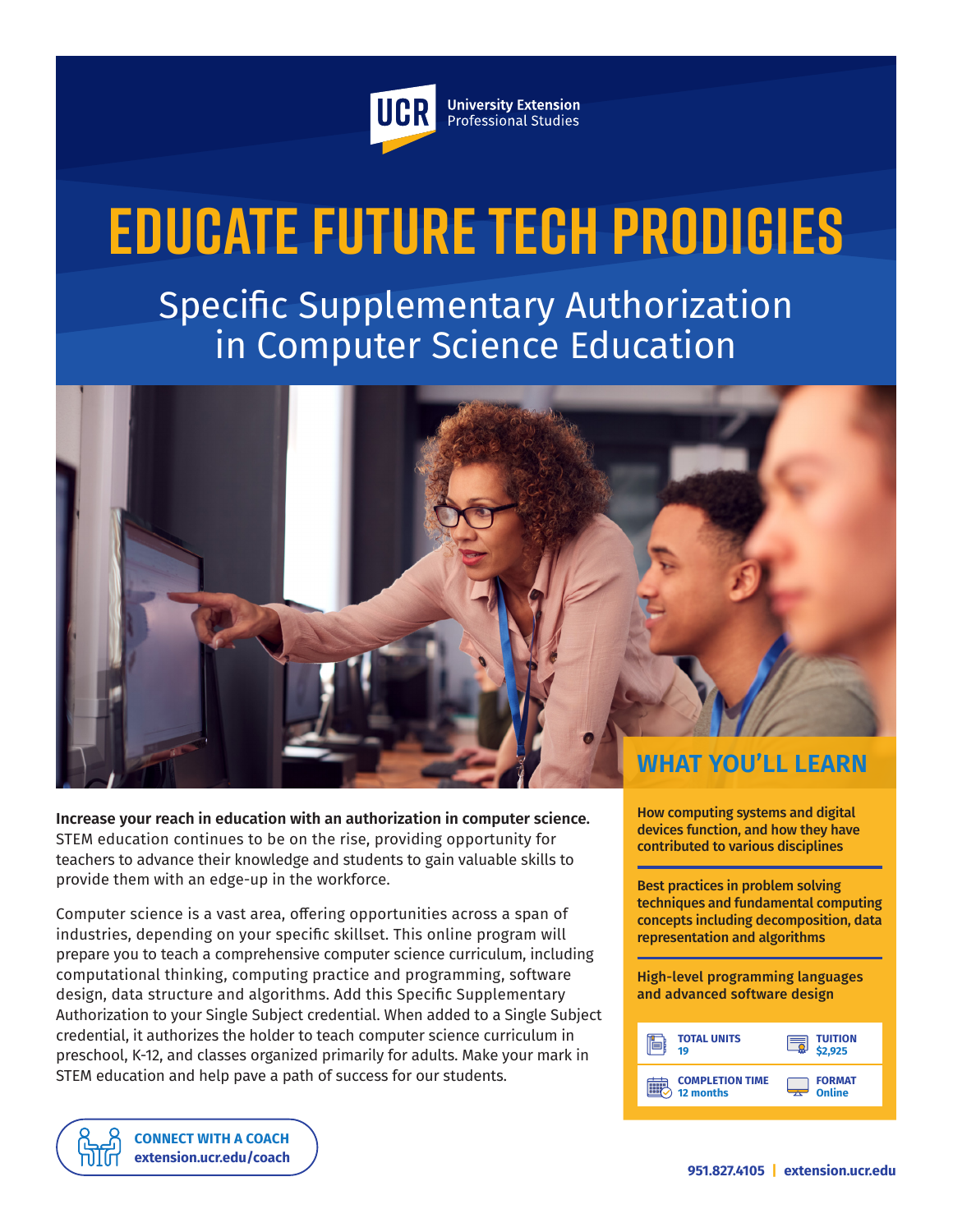**12 months**

**HILL** 

**TUITION**

**951.827.4105 | [extension.ucr.edu](http://extension.ucr.edu)**

# **Specific Supplementary Authorization in Computer Science Education**

### **BENEFITS OF EARNING A CERTIFICATE**

There are several reasons why, teaching credential in hand, you might be considering continuing your studies. An upgraded education section on your resume can open the door to a new career, or, if you're already working, lead to a promotion and a higher salary. While you're working, going back to school is an excellent way to stay current in rapidly changing fields, or, if you've been away from the workforce for a while, to quickly get caught up in the latest trends, concepts, and advances.

While there are as many paths to follow, as there are reasons to follow them when approaching continuing education, there is enormous value in terms of time, financial investment, and personal flexibility while gaining practical training from working professionals in your industry that extends beyond the theory of the classroom and into the real world.

## **PAY AS YOU GO**



AVERAGE COURSE TUITION **\$595-645** PER (4 UNIT) COURSE

*\*Learn more about [tuition assistance](https://extension.ucr.edu/helpcenterstudentresources/financialandtuitionassistance).*

## **STEPS TO A CTC CREDENTIAL OR AUTHORIZATION**

Follow these seven steps and you will be on your way to adding a new credential or authorization to your resume.

**TOTAL UNITS 19**



*\*Evaluations for authorizations are the responsibility of the staff in the CTC's Certification Branch. The CTC reserves the final authority to grant or deny an authorization.*



#### **KEY BENEFITS INCLUDE:**

- UC quality curriculum
- Professional endorsements
- Schedule flexibility
- Variety of courses and programs
- Instruction from professional leaders in the industry